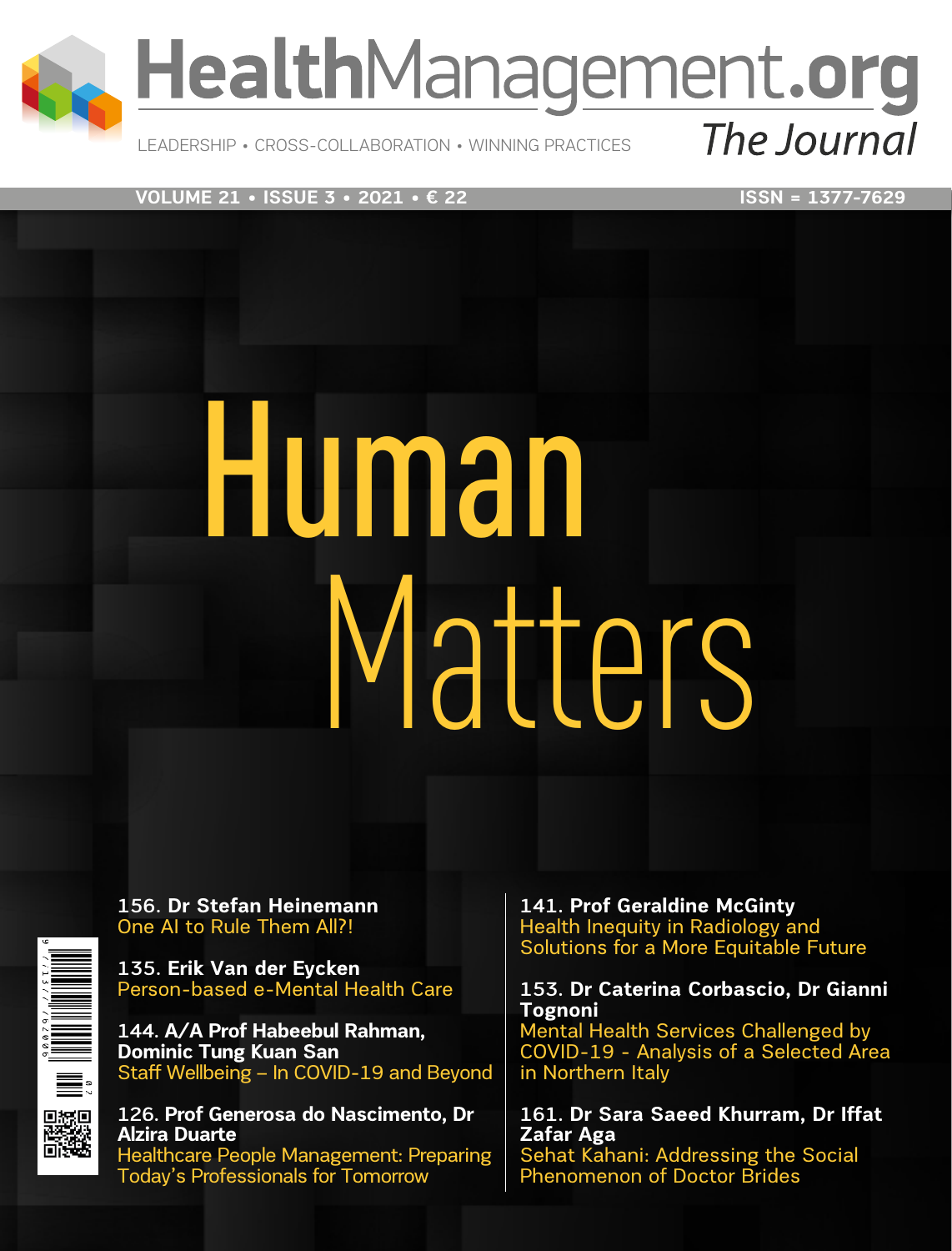

# **Mental Health Services Challenged by COVID-19** Analysis of a selected area in Northern Italy

 Author: [Caterina Corbascio](https://healthmanagement.org/viewProfile/123661/Caterina_Corbascio) | Mental Health Department | Azienda Sanitaria Locale AT | Asti | Italy Author: [Gianni Tognoni](https://healthmanagement.org/viewProfile/123662/Gianni_Tognoni) | IRCCS Ospedale Maggiore Policlinico | Milano | Italy

An overview of the consequences of neglecting mental health and a case study of reorganisation of mental health service practices in Asti County, Italy.



# Key Points

• Mental health as a strategy of care for targeting inequalities as direct determinants of diseases.

during the COVID-19 pandemic in Asti, Italy.

- Reorganisation of the practices of mental health services
- Involvement of local communities to face the new needs of the patients related to COVID-19.

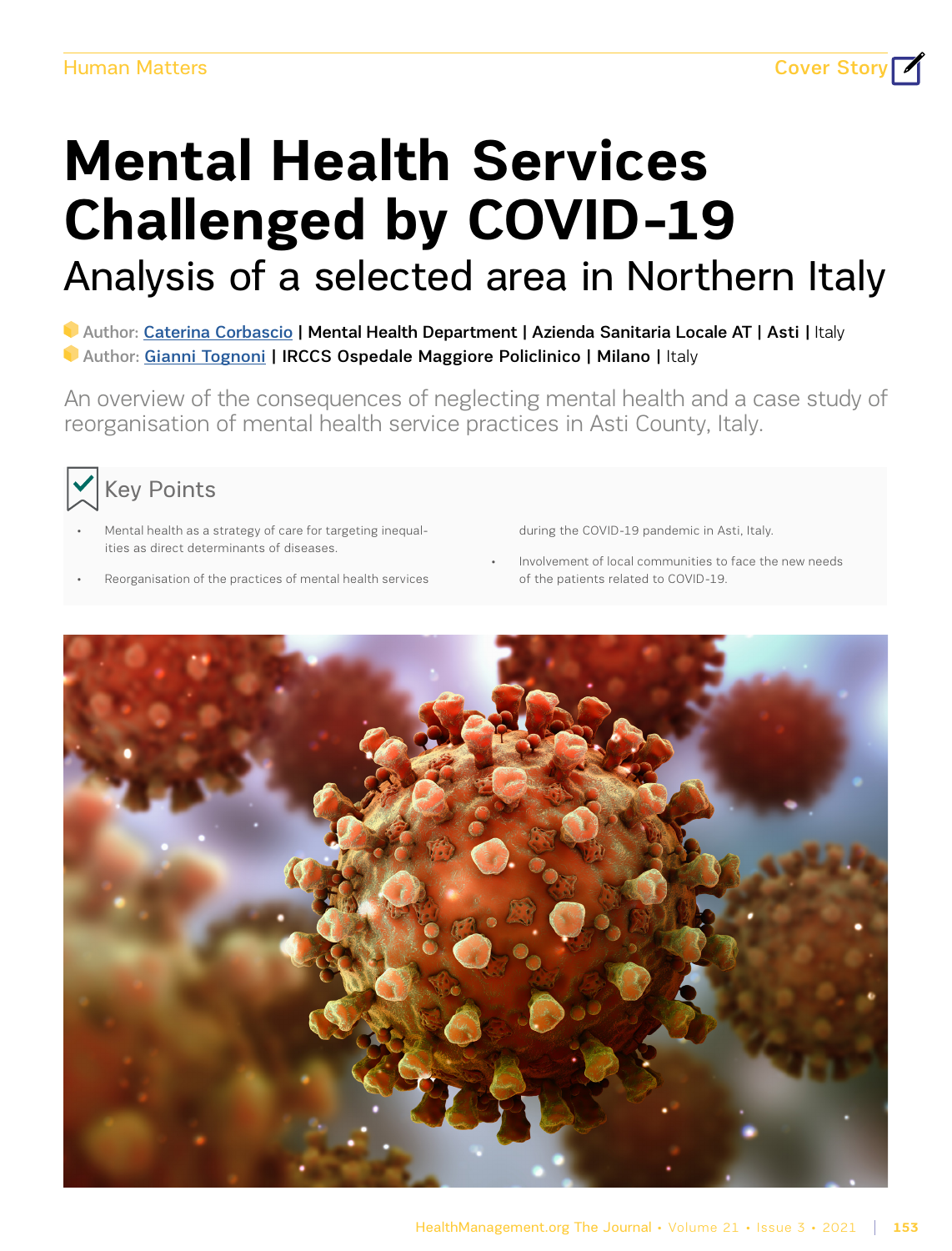Cover Story

### **Framework**

The state-of-the art of the role and effective management of mental health assistance, in the context of a political and cultural scenario increasingly focused on the issues of strict economic sustainability, represents the specific object of the analyses, recommendations and proposals embedded in debates covered by the major scientific journals (not necessarily psychiatric) but dealing with issues of public health. The Lancet Commission on Global Mental Health and Sustainable Development (Patel et al. 2018) represents one of the most significant contributions to the multiple controversial hot points, which can be seen as an apparently contradictory combination of two consensus.

The first consensus clearly states that mental health is a neglected area of medicine: nothing new or relevant has been produced since a long time in terms of new and effective treatments, of basic research related to biological determinants of diseases, and - more importantly - on reliable outcome measures corresponding to hard indicators of cost/effectiveness.

In this context of absence of new data, only ethically and politically correct recommendations indicate what should be done, but their outcome is limited, and the final consequence confirms the disinvestment and sociocultural marginalisation of psychiatry (Saraceno 2018).

The other consensus says that mental health is the challenging test for strategies of care that target the increasing inequalities which characterise and are direct determinants of those acute or chronic diseases (from evidence of the scientific literature of the last years) known to depend not only on biological-medical causes, but also from life conditions and contexts.

No doubt mental health is a comprehensive representative of these scenarios, and that only innovative, diffuse, long-term research could be a bridge between the two consensus with diffuse field experiments, in multiple contexts of practice and not simply through conceptual debates. Occasional studies are hardly representative or sufficient to produce the significant changes needed to deeply modify rooted paradigms of care (Tognoni 2020).

## **The Global Experimental Laboratory of the COVID-19 Pandemic**

The emergency scenarios which invested as a true global tsunami the health services of all societies generated two-fold results. On one side, a heavy burden for the already 'minimal' mental health services, and on the other side the unexplored challenge of facing the new problems.

The rigid lockdown generated problems in the management of the patient populations already in charge of the services, along with the almost certain delayed emergence of relapsing as well as new 'atypical' cases. A chronicle from the real-world may be inferred from the events encountered in a Mental Health Service in the Northern Region of Piemonte, (Asti, Italy), that may be considered as paradigmatic for the best way of providing an informative picture on the practices and the outcomes to be documented over one year for the patients and the service.

The Mental Health Service of the Asti County is placed in a rural context in the southern part of the Piemonte Region, characterised as a middle-income area with an environment marked by social tolerance and acceptance. Furthermore, the area has experienced projects of involvement of stakeholders in the evaluation and monitoring of the performance of the Mental Health Services (Corbascio 2010; Barbato 2014). More importantly, an association of family carers and patients is present and strongly operative in the area.

The initial phase of the pandemic emergency coincided with a complete lockdown and with suspension of all the activities in the country, essentially a shock for everyone and for the entire health system. Mental health services have been characterised by a generalised slowdown of their activities, giving answers only to urgent situations. This choice led to important limitations of access to services by most of the patients in charge. The closing of the day centres with the suspension of all the group activities forced most disabled persons to be confined at home, losing interpersonal contacts combined with significant difficulties in taking care of everyday needs.

The principal challenge for the professionals of mental health services was to maintain contact with the patients in charge, taking into account the compliance with the new rules of physical distancing. The first step included involvement and responsibilisation of the patients through an educational process aimed at providing basic rules for interacting with other individuals in a safe way. Actually, this resulted in a bi-directional process between professionals and patients based on an exchange of the reciprocal experiences in dealing with the new behaviours necessary to prevent and counteract the transmission of COVID-19. Out of the

| Population                        | 214,630                                                                                                             |
|-----------------------------------|---------------------------------------------------------------------------------------------------------------------|
| Communities                       | 118                                                                                                                 |
| Patients in charge of the service | 2,012                                                                                                               |
| <b>Structures</b>                 | 2 Community<br><b>Mental Health</b><br>Centres<br>2 Day Centres<br>1 Psychiatric<br>Ward (8 beds)<br>1 Day Hospital |
| Personnel                         | <b>13 Psychiatrists</b><br><b>28 Nurses</b><br><b>4 Social Workers</b><br>4 Educators<br>8 Assistants               |

Table 1. The human and structural context of all activities